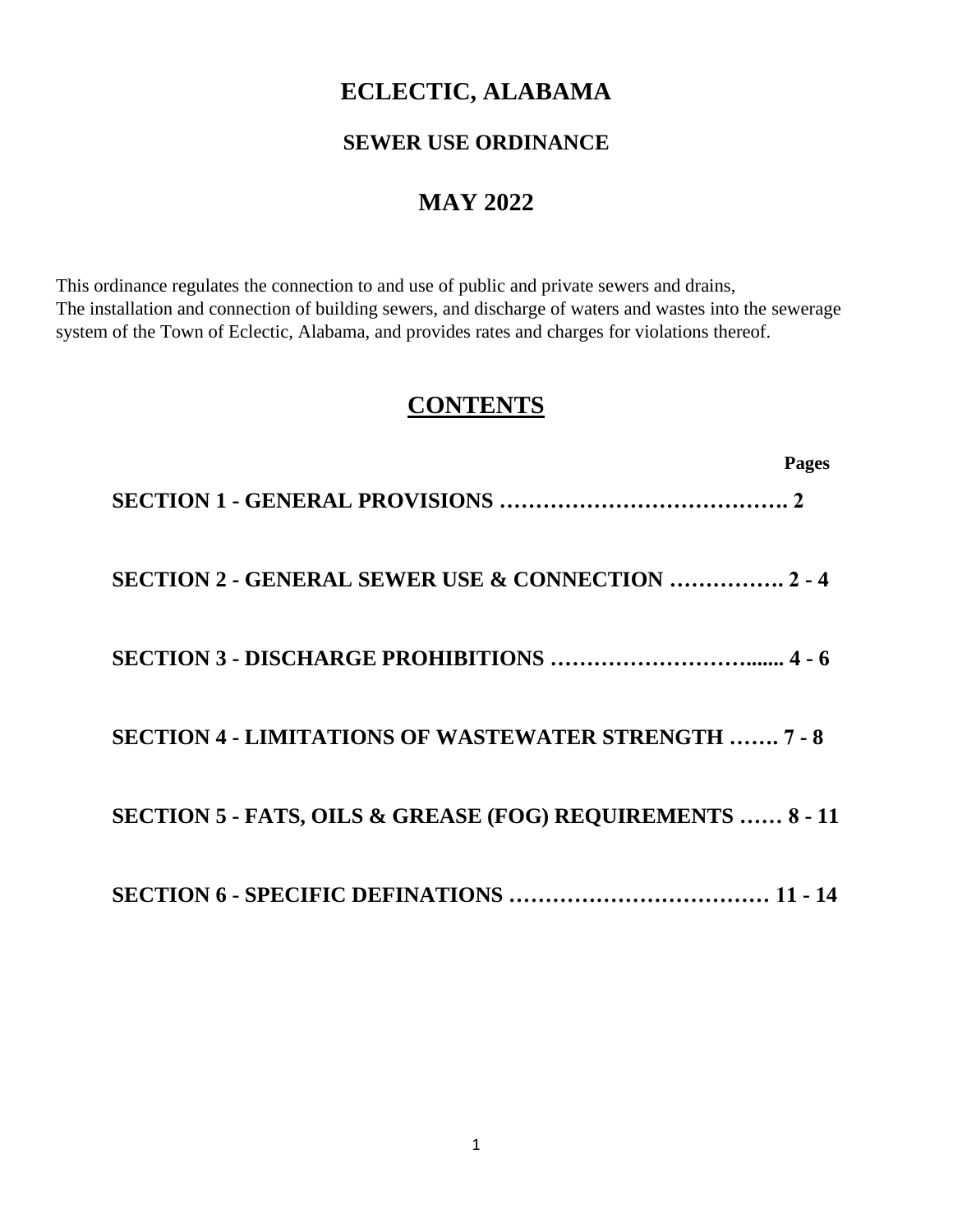# **SECTION 1- General Provisions**

## **1.1 Definitions**

Unless otherwise defined in this Ordinance in section 6, terms shall be as adopted in the latest edition of Standard Methods for the Examination of Water and Wastewater, published by the American Public Health Association, and American Water Works Association, and the Water Environmental Federation and as set forth in 40 CFR 136. Waste constitutes and characteristics shall be measured by Standard Methods unless a mutually agreed upon acceptable alternative method is adopted, or in such other method established by state or federal regulatory agencies. Monitoring and metering will be carried out by customarily accepted methods.

## **1.2 Regulations of the Town of Eclectic**

The Town of Eclectic may adopt and enforce such reasonable regulations not in conflict herewith as it may be deemed necessary for the safe, economical and efficient management of the sewerage system and for the construction and use of building (or house) lateral sewers and connections to the sewerage system, which regulations may include limitations of or introduction of or infiltration by storm water, surface water, and ground water into the sewerage system.

# **SECTION 2- General Sewer Use & Connection**

### **2.1 Required Sewerage System Connection**

The owner of all houses, buildings, or properties used for human occupancy, employment, recreation or other purposes, situated within the Towns Sewer Collection System and abutting on any street, alley, or right-of-way in which there is now located a public sanitary sewer of the Towns Sewer Collection System is hereby required at his expense to install a suitable sanitary facility therein, and to connect such facilities directly with the proper public sewer in accordance with the provisions of this Ordinance and the Towns connection policy, provided that said public sewer is within two hundred (200) feet of the property line.

Any person constructing a new house or other building for occupancy, employment, recreation, industrial or commercial activity within the Towns Sewer Collections System and any street, alley or easement in which there is now located public sanitary sewer, or along or across which there is access to such a sewer, must connect to sewer in accord with applicable ordinances and regulations and shall not discharge sewage elsewhere than into the sewerage system.

## **2.2 Separate Sewer Requirement**

A separate and independent building (or house) lateral sewer shall be required for every building (or house); except where one building (or house) stands at the rear of another or an interior lot and no private sewer is available or can be constructed to the rear building (or house) through an adjoining alley, court, yard or driveway and the property owner adds a covenant to his deed pledging not to sell either building separately. In such cases, the building (or house) lateral sewer from the front building (or house) may be extended to the rear building (or house) and the whole considered as one building (or house) lateral sewer.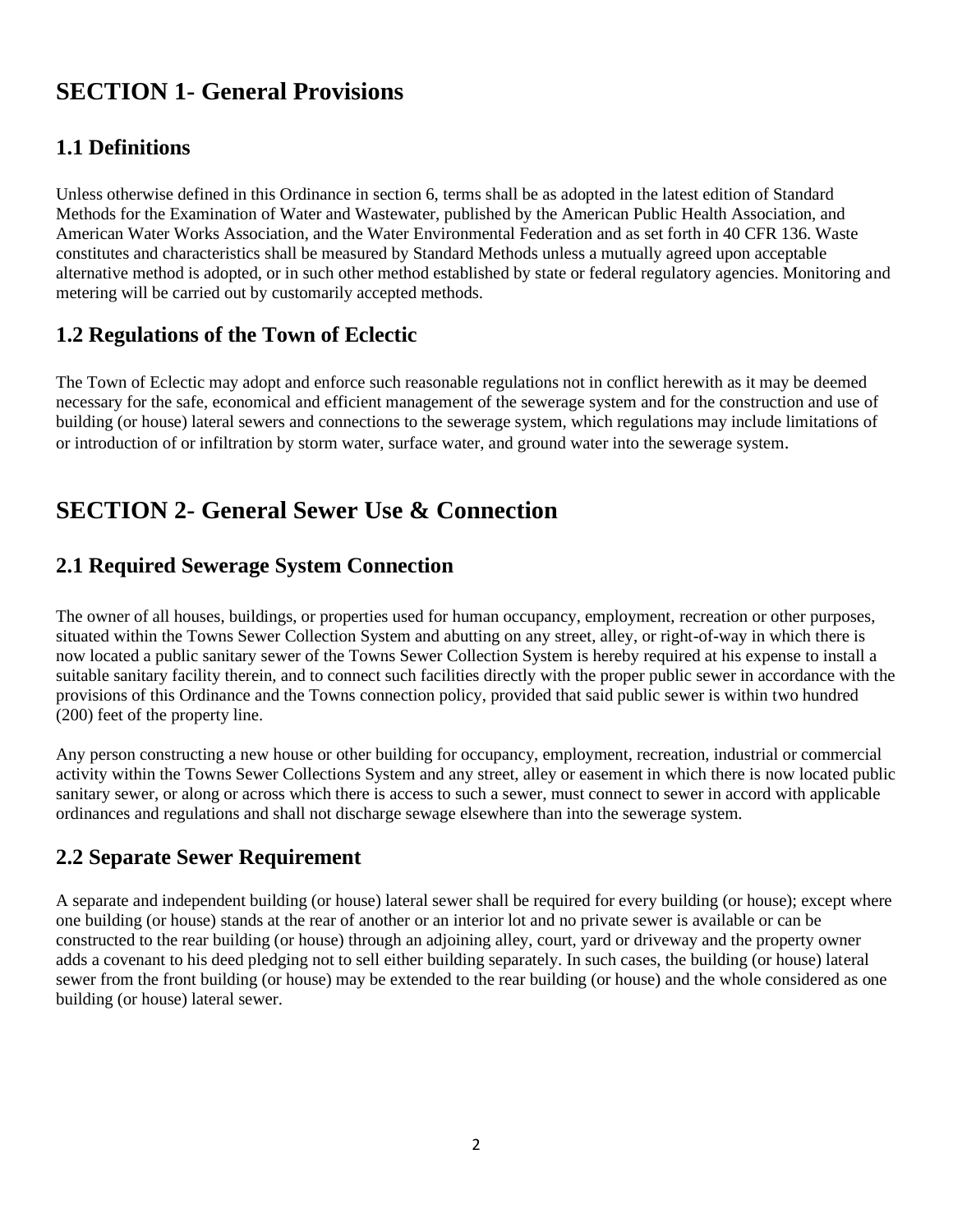### **2.3 Right to Reject Waste**

The Town of Eclectic shall have the right to reject waste and prohibit the introduction of rejected waste into the sewerage system or the Town may require pretreatment of the waste, when the strength or character of the waste, in the sole operation and discretion of the Town is such that it could cause damage to or interfere with the operation of the sewerage system.

### **2.4 Use of Old Building (or House) Lateral Sewer for a New Building (or House)**

For initial connection to the sewer system new 4-inch laterals in conformance with the Towns acceptability and standards shall be constructed at property owner's expense from the building sewer as it exits the building to the lateral's connection at the property line. All septic tanks and piping outside the building must be abandoned, filled and compacted to ground level.

In cases where building additions, patios, porches, and paved driveways have been constructed atop the existing pipe leaving the building and replacement with a new line is not cost effective, then with approval of the Town's Sewer Department, the existing pipe may be inspected, and air tested to determine its acceptability and if in suitable conditions approved for usage. The Property Owner shall bear the cost of all testing and shall pay the Town's Sewer Department for any necessary inspection fees.

### **2.5 Connection of Downspouts, Drains, etc.**

No person shall connect or reconnect roof downspouts, footing drains, areaway drains, driveways, parking lots, or other sources of surface, runoff or groundwater, to a building (or house) lateral sewer or building (or house) drain which is in turn connected directly or indirectly to the sewerage system.

Whenever a property owner has plumbing facilities in his basement serving showers, toilets, washing machines, etc., there shall not be any floor drains or footing drains connected to said plumbing that may convey ground water seepage into the sewer system.

The property owner shall provide dedicated plumbing and pumping systems for sewage. The plumbing shall not be interconnected with sump pumps, footing drains and floor drains.

### **2.6 Inspection: Supervision of Connections**

The applicant for the building (or house) lateral sewer permit shall notify the Town of Eclectic or designated representative when a building (or house) lateral sewer is ready for inspection and connection to the sewerage system. The connection shall be made by a State of Alabama Licensed Plumber or ADEM Class C-1 Collections System Operator, using materials and techniques conforming to the requirements of the Town. The applicant shall not cover or bury the sewer line until the inspection is completed and the connection approved.

## **2.7 Inflow and Infiltration Reduction Program**

The implementation and operation of this program shall be defined in the "Policy Document to Reduce Inflow and Infiltration (I/I) from the Sanitary Sewer Collection and Treatment System" as approved by the Town of Eclectic.

### **2.8 Submittal of Plans and Specifications for New Construction**

Plans and Specification for any sewer, lift station or force main to be connected to the Towns Sewer System must be submitted for review to the Town in advance of scheduled construction. The submitted Plans and Specifications must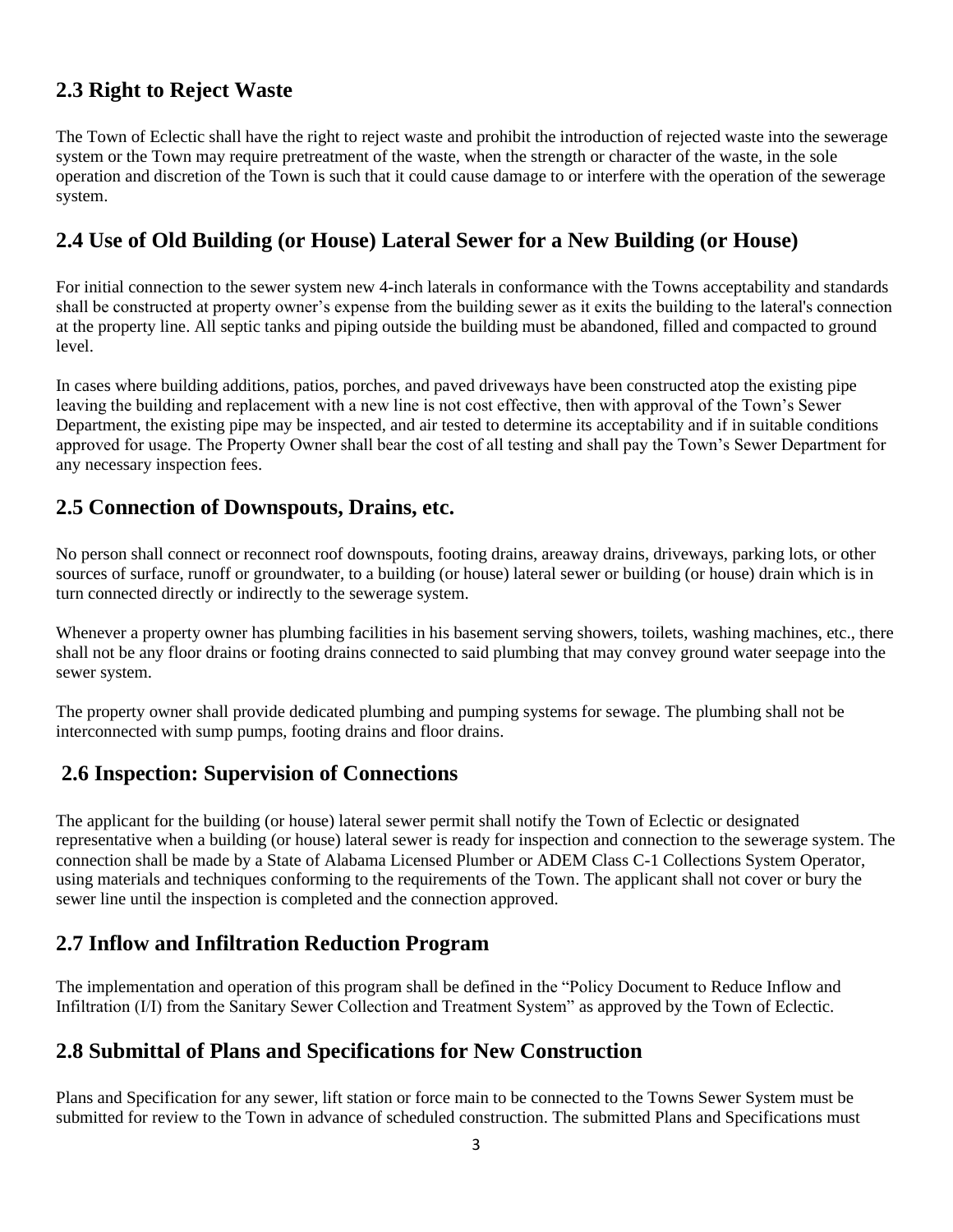comply with the Town design criteria and any state or county design requirements, as applicable, and their releases or approvals before construction can commence.

The construction of the said released Plans and Specifications must be performed under general supervision of the Town of Eclectic Sewer Department.

## **2.9 Additional Testing**

To determine the acceptability of the Customer's sewer system the Town of Eclectic may require the performance of additional testing including televising of the system, pressure testing of sewer joints, smoke testing, flow testing, or any other test deemed necessary. The entity requesting approval/acceptance of the sewer shall bear the entire cost of additional testing.

### **2.10 Extensions Outside of the Town of Eclectic Collection System**

A person shall not directly or indirectly make any connections with or openings into the sewerage system for purpose of serving any areas outside the territory of the Town without first securing specific approval of the Town adding the real estate and property to be served to the Town's territory and authorizing such connection.

## **SECTION 3-Discharge Prohibitions**

### **3.1 General Prohibitions**

No User shall introduce or cause to be introduced into the POTW any pollutant or wastewater which causes or could potentially cause or interference with the operation or performance of the POTW. These general prohibitions apply to all Users of the POTW whether they are subject to categorical pretreatment standards or any other national, state, or local pretreatment standards or requirements.

### **3.2 Right to Prohibit New Connections**

The Town shall have the right to prohibit new connections when excess capacity of the sewerage system is deemed insufficient by the Town to accommodate the expected flow, BOD and/or Suspended Solids loading from the prospective sewer user and for any other reason.

### **3.3 Damaging, Defacing, etc., Sewerage Works Property**

A person shall not maliciously, willfully or recklessly break, damage, destroy, uncover, deface or tamper with any structure, appurtenance or equipment which is a part of the Town's sewerage system.

### **3.4 Prohibition of Discharge to Natural Outlets**

It shall be unlawful to discharge to any natural outlet within any territory of the Town, any sewage or other polluted water except where suitable treatment has been provided in accordance with subsequent provisions of this ordinance.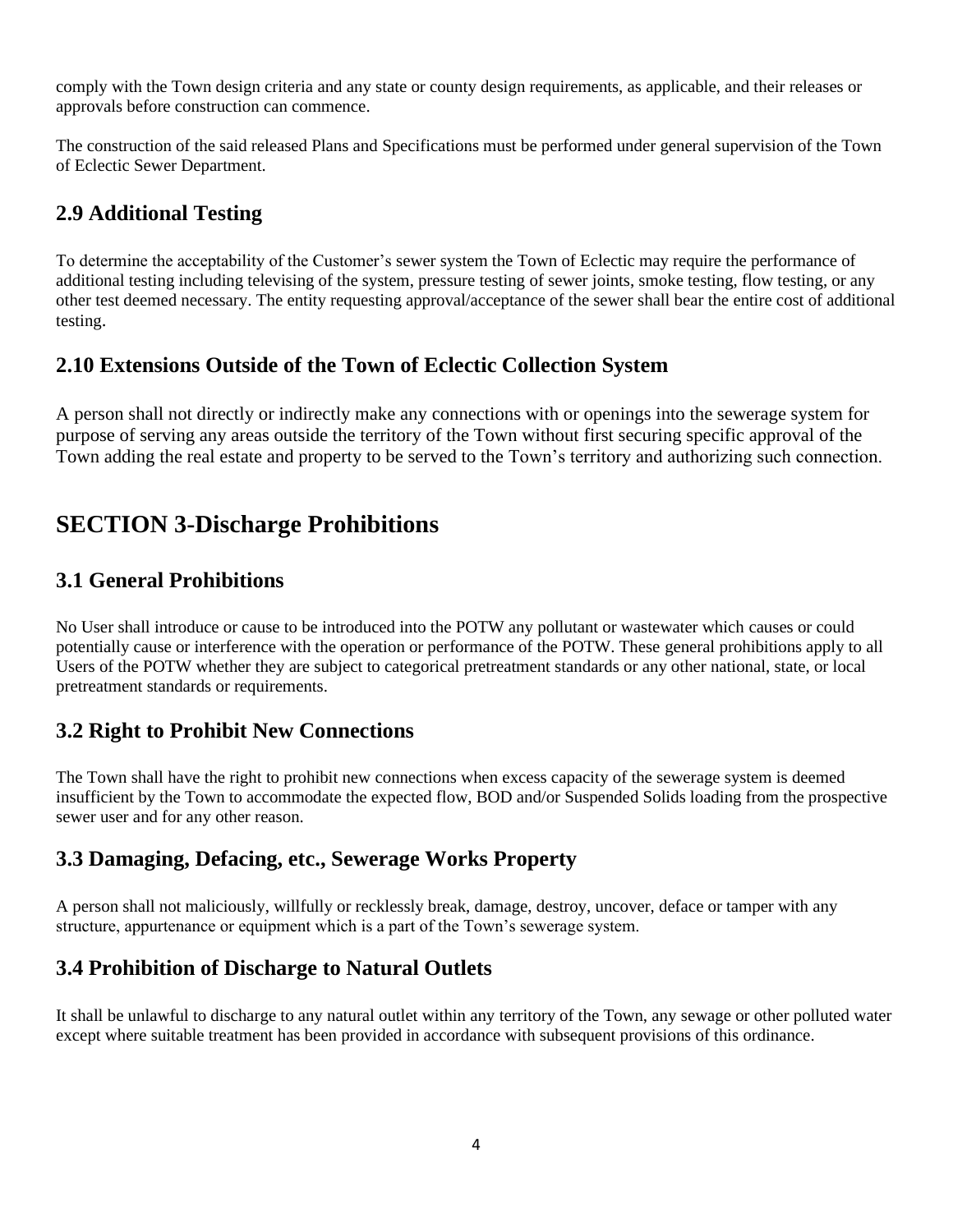### **3.5 Privies, Septic Tanks, Cesspools, etc.**

Except as otherwise provided by the Town of Eclectic, or The State of Alabama or any of its agencies, a person shall not construct or maintain a privy, septic tank, cesspool or other facility intended or used for the disposal of wastewater, if the Town's Sewer System is located within 200 feet of the property, per Section 2.1, except that existing septic tank systems and fields may be maintained in accordance with applicable laws and ordinance.

### **3.6 Prohibition of Unpolluted Waters**

Unpolluted water, including, but not limited to city water, cooling water, process water or blowdown from cooling tower or evaporative coolers shall not be discharged through direct or indirect connection to the sewerage system.

## **3.7 Prohibition of Dilution**

No user shall ever increase the use of process water or, in any way, attempt to dilute a discharge as partial or complete substitute for adequate treatment to achieve compliance with the limitations contained in the federal categorical pretreatment regulations or with any other pretreatment standard set by or specified within this Ordinance.

### **3.8 Specific Prohibitions**

No User shall introduce or cause to be introduced into the POTW the following pollutants, substances or wastewater or create the following potential conditions:

- (1) Any substances or pollutants which by reason of their nature or quantity create a fire or explosive hazard to the POTW or to the operation of the POTW, including but not limited to; waste streams with a closed cup flashpoint of less than 140-degree Fahrenheit, (60-degree Celsius), using the test methods specified in 40-CFR 261.21. Examples of these pollutants include, but are not limited to; gasoline, benzene, naphtha, fuel oil, kerosene, toluene, xylene, ethers, alcohols, ketones, aldehydes, peroxides, chlorates, perchlorates, bromates, carbides, hydrides or other flammable or explosive liquid, solid, or gas which the Town or the Control Authority has notified the user is a fire or explosion hazard to the POTW.
- (2) Wastewater having a pH less than 6.0 or more than 9.0, or otherwise causing corrosive structural damage to the POTW or equipment; damage or hazards to the personnel of the POTW; or interference with any treatment process.
- (3) Solids or viscous substances in an amount which could cause obstruction of the flow in the POTW resulting in interference with the operation of the POTW. Examples of such instances include but are not limited to Fats, Oils, and Greases (FOG), ashes, cinders, sand, mud, straw, shavings, metal, glass, rags, feathers, tar, plastics, wood, unground garbage, whole blood, paunch manure, hair and fleshing, entrails, paper, dishes, cups, milk containers and aluminum cans.
- (4) Pollutants, including oxygen demanding pollutants (BOD, etc.) released in a discharge at a flow rate and/or pollutant concentration which either singly or by interaction with other pollutants will cause interference in the POTW.
- (5) Heat in wastewater that could inhibit biological activity in the POTW treatment plant resulting in interference or damage, or wastewater which causes the temperature at the introduction into the treatment plant to exceed 104 degrees F (40-degrees C).
- (6) Petroleum, oil, non-biodegradable cutting oil, or products of mineral oil origin, in amounts that could cause interference or pass-through.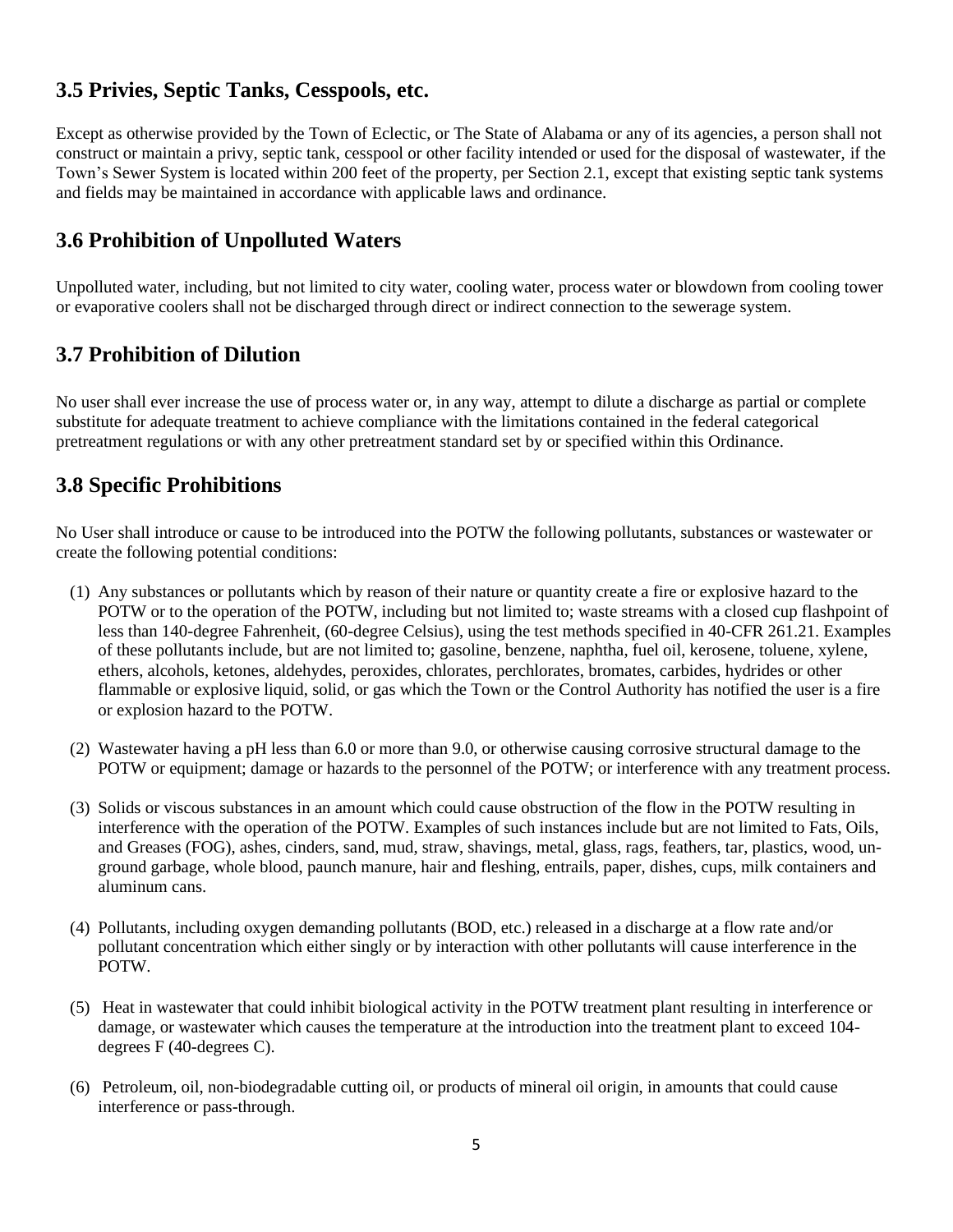- (7) Pollutants which result in the presence of toxic gases, vapors, or fumes within the POTW in a quantity that may cause acute worker health and safety problems.
- (8) Trucked or hauled pollutants, except:
	- (a) with the written permission of the POTW:
	- (b) at discharge points designated by the Utility Director.
- (9) Any danger to life or safety of personnel.
- (10) A nuisance or hindrance of the effective maintenance or operation of the sewer system, such as through having an unusually strong or unpleasant odor.
- (11) Air pollution by the release of toxic or unusually malodorous gases or malodorous gas-producing substances.
- (12) A pollutant from any source of non-domestic wastewaters that could pass through or cause interference with the operation or performance of the POTW regardless of whether the user is subject to national categorical standards or state, local, or any other national pretreatment standard or requirement.
- (13) The wastewater treatment plant's effluent or any other product of the treatment process, residues, sludges, or scum, to be unsuitable for reclamation, disposal, or to interfere with the reclamation process, or to fail to meet any of the limitations set by any Federal or State agency or the terms of the Town's NPDES Permit.
- (14) Discoloration or any other condition that interferes with control of the treatment process.
- (15) Storm water, surface water, groundwater, artesian well water, roof runoff, subsurface drainage, swimming pool drainage, condensate, deionized water, noncontact cooling water, and unpolluted wastewater, unless specifically authorized by the Town of Eclectic.
- (16) Sludges, screening, or other residues from the pretreatment of industrial wastes.
- (17) Medical wastes, except as specifically authorized by the State of Alabama in a wastewater discharge permit.
- (18) Wastewater causing, alone or in conjunction with other sources, the treatment plant's effluent to fail a toxicity test.
- (19) Any wastes containing detergents, surface-active agents (surfactants), or other substances which may cause excessive foaming in the POTW or receiving or receiving stream.
- (20) Wastewater, alone or in conjunction with other with sources, containing mercury in amounts that result in the POTW violating any portion of its NPDES permit.
- (21) Any waters or wastes containing phenols or other taste-producing or odor-producing substances, in concentrations exceeding limits which may be established by the Utility Director as necessary, after treatment of the composite sewage, to meet the requirements of the state, federal, or other public agencies of jurisdiction of discharge to the receiving waters, unusual concentrations of inert suspended solids, such as, but not limited to fuller's earth, lime slurries and lime residues; or of dissolved solids, such as, but not limited to sodium chloride and sodium sulfate
- (22) Radioactive wastes.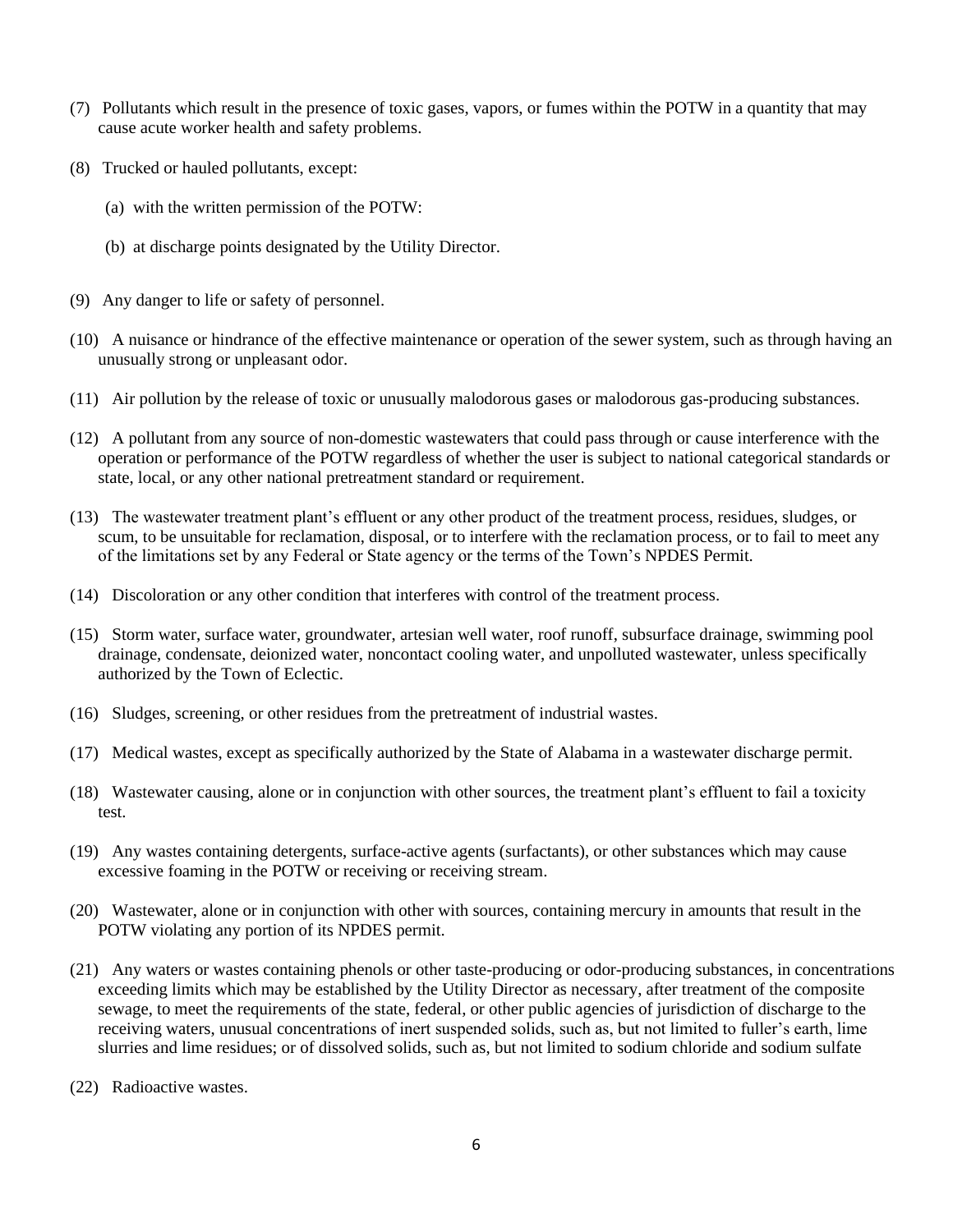### **Section 4- Limitations on Wastewater Strength**

# **4.1 Authority to Determine Appropriate User Limits**

The Town of Eclectic shall have legal authority to establish and enforce specific limits on prohibited substances as stated in this section. Prohibited substances have constituents and characteristics which singly or in combination may damage structures, impair the operation of the wastewater treatment plants that serve the Town, interfere with the treatment process or impair the quality of the Receiving Stream(s) or its tributaries. Prohibited substances include, but are not limited to, the following constituents and characteristics, with maximum concentration as shown in table 4.2 Limitations.

#### **4.2 Limitations**

A person shall not discharge any wastewater containing concentration in excess of:

| Parameter                        | Daily                  | Limitation                    |
|----------------------------------|------------------------|-------------------------------|
|                                  | Maximum/Monthly        |                               |
|                                  | Average                |                               |
| Temperature                      | Maximum at point of    | 150 degrees F/ 65.5 degrees C |
|                                  | discharge to the sewer |                               |
|                                  | system.                |                               |
| <b>TKN</b>                       | Daily Maximum          | $30 \text{ mg/L}$             |
| Arsenic                          | Daily Maximum          | $0.07$ mg/L                   |
| <b>Biochemical Oxygen Demand</b> |                        |                               |
| (BOD)                            | Daily Maximum          | $200$ mg/L                    |
| Cadmium                          | Daily Maximum          | $0.05$ mg/L                   |
| Chlorinated Hydrocarbons         | Daily Maximum          | $0.02$ mg/L                   |
| Copper                           | Daily Maximum          | 2mg/L                         |
| Cyanide Amenable to              |                        |                               |
| Chlorination (CN, A)             | Daily Maximum          | $0.02 \text{ mg/L}$           |
| Cyanide Amenable to              |                        |                               |
| Chlorination (CN, A)             | <b>Monthly Average</b> | $0.08$ mg/L                   |
| Cyanide, Total (CN, T)           | Daily Maximum          | $0.64$ mg/L                   |
| Cyanide, Total (CN, T)           | <b>Monthly Average</b> | $0.24$ mg/L                   |
| Hexavalent Chromium (Cr, VI)     | Daily Maximum          | $0.25$ mg/L                   |
| Hexavalent Chromium (Cr, VI)     | <b>Monthly Average</b> | $0.09$ mg/L                   |
| Lead                             | Daily Maximum          | $0.22$ mg/L                   |
| Mercury                          | Daily Maximum          | 0.00002 mg/L (or 20 ng/L      |
| Molybdenum                       | Daily Maximum          | $1$ mg/ $L$                   |
| Nickel                           | Daily Maximum          | $0.50$ mg/L                   |
| Oil & Grease (animal &           |                        |                               |
| vegetable)                       | Daily Maximum          | $150 \text{ mg/L}$            |
| Oil & Grease (mineral &          |                        |                               |
| petroleum)                       | Daily Maximum          | $100 \text{ mg/L}$            |
| PCB's                            | Daily Maximum          | $0.00$ mg/L                   |
| Phenolic Compounds               | Daily Maximum          | $1.0$ mg/L                    |
| pH                               | Daily Maximum          | $9.0$ mg/L                    |
| pH                               | Daily Minimum          | $6.0$ mg/L                    |
| Phosphates                       | Daily Maximum          | $10 \text{ mg/L}$             |
| Selenium                         | Daily Maximum          | $0.35$ mg/L                   |
| Silver                           | Daily Maximum          | $0.10$ mg/L                   |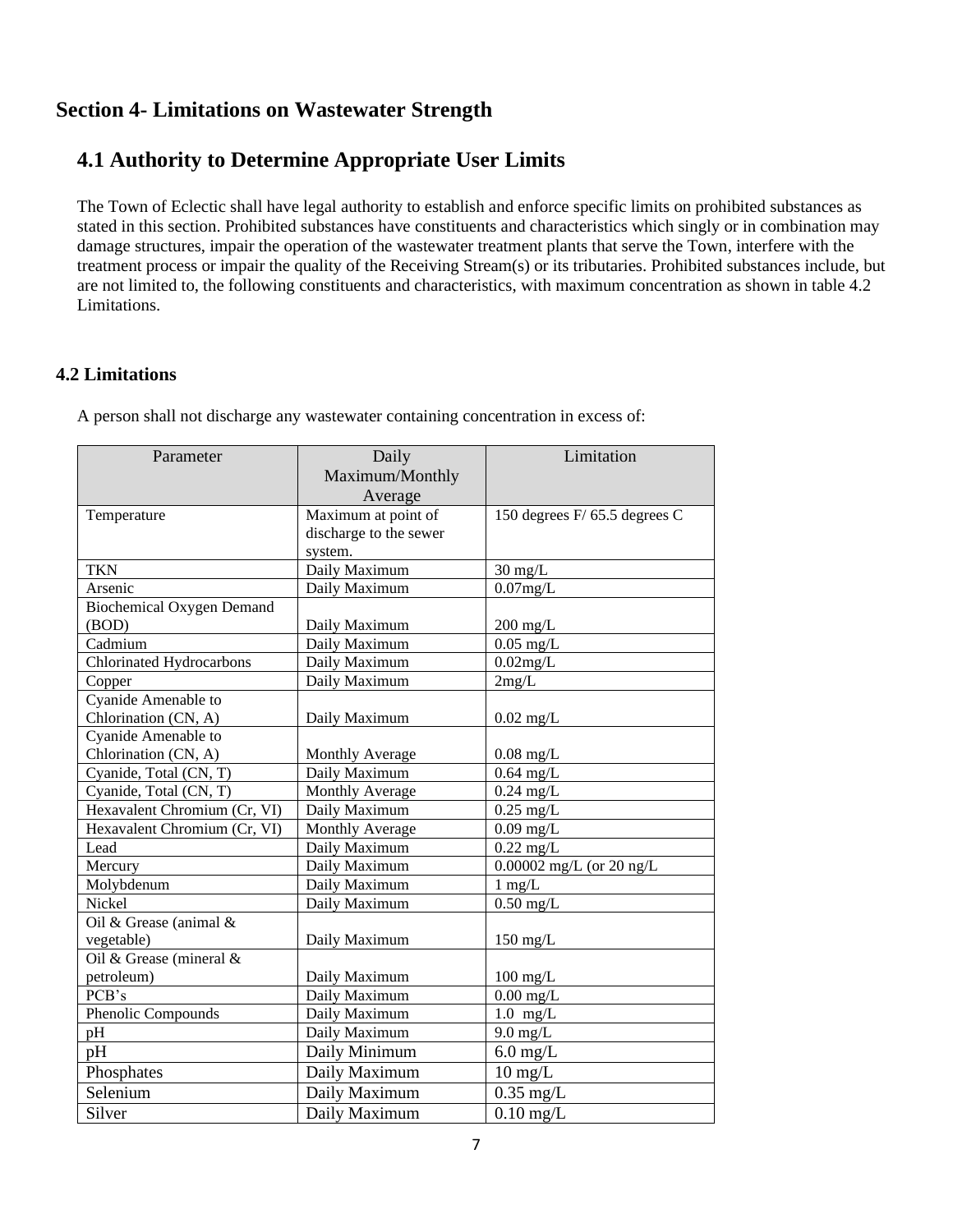| Suspended Solids            | Daily Maximum | $200 \text{ mg/L}$  |
|-----------------------------|---------------|---------------------|
| <b>Total Toxic Organics</b> | Daily Maximum | $1.40 \text{ mg/L}$ |
| Zinc                        | Daily Maximum | $2.50 \text{ mg/L}$ |

# **Section 5-Fats, Oils & Grease (FOG) Requirements**

### **5.1 All FOG facilities shall:**

- (a) have a FOG pretreatment device professionally installed that is acceptable to the Town of Eclectic and in accordance with this Ordinance, be a minimum size of 500 gallons.
- (b) install and maintain FOG pretreatment devices as directed by the Town of Eclectic at the User's expense, all grease traps shall be pumped every 90 days. The Town of Eclectic may inspect FOG devices with a 48-hour notice.
- (c) operate the device in compliance with the Town's discharge limits,
- (d) be permitted to operate and maintain an existing FOG pretreatment devise provided these are in proper operating condition as set forth with this Ordinance,
- (e) have FOG pretreatment devises with adequate retention time at actual peak flow between the influent and effluent baffles to allow for any solids to settle or accumulate and floatable grease-derived materials to rise and accumulate and prevent discharge limit violations,
- (f) assume any and all responsibility in the sizing, plumbing configuration of the FOG pretreatment device and be responsible for which is or is not plumbed into its FOG pretreatment device,
- (g) locate FOG pretreatment devices in easily accessible areas for inspection by the Town and for proper maintenance by the User.

## **5.2 Other Types of Facilities Needing Acceptable FOG Pretreatment Devices**

FOG pretreatment devices, acceptable to the Town of Eclectic and in compliance with this Ordinance, are required to be installed and maintained at:

- (a) facilities that will be expanded or renovated to include a Fog facility,
- (b) newly constructed facilities that could or will include FOG facilities,
- (c) new multiuse facilities.

### **5.3 Properly Operating FOG Equipment**

If the facility does not have plumbing connections to a FOG pretreatment device that functions to bring the User in compliance with the requirements of the Town, the facility shall modify their current plumbing to prevent the introduction of FOG into the sewer as prohibited by this Ordinance.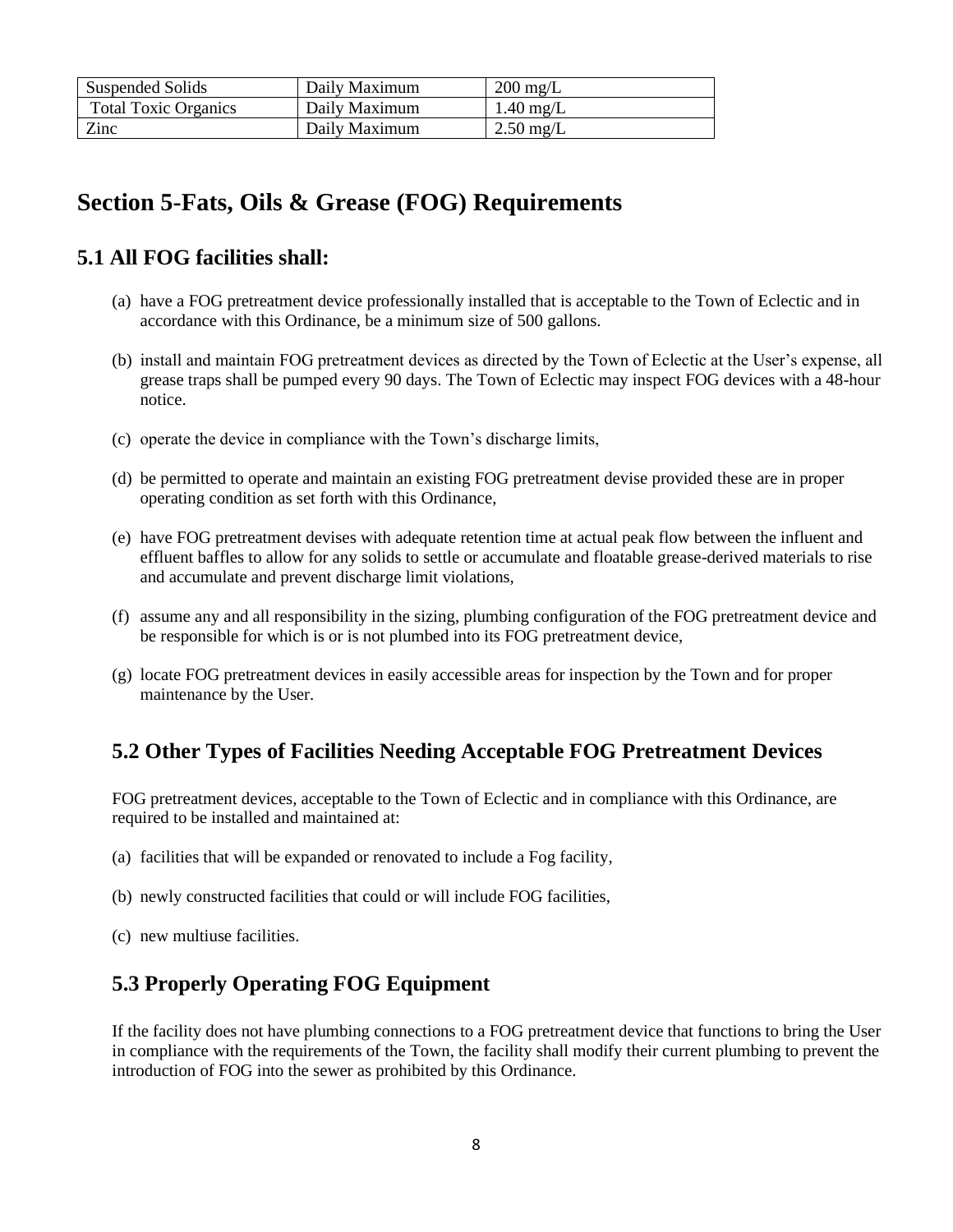#### **5.4 All Sink Grease traps shall:**

- (a) include flow regulators,
- (b) not be shared by multiple facilities,
- (c) not have an accumulation of floatable FOG and/or Settled Solids that exceed twenty five percent (25%) of its total volume,
- (d) be serviced and emptied of accumulated waste content no less than twice a week.

#### **5.5 All Tank Grease Traps shall:**

- (a) include a Tee outlet with a maximum height of 18 inches above the traps base,
- (b) not have an accumulation of floatable FOG and/or Settled Solids that exceed twenty-five (25%) of its total volume,
- (c) be serviced and emptied no less than every 90 days,
- (d) be a minimum size of 500 gallons septic tank.

#### **5.6 Oil Water Separators shall:**

- (a) not have settled oils left to accumulate in excess of twenty percent (20%) of the wetted height of the oil-water separator, and no floating oil and grease in the oil-water separator should be left to accumulate in excess of five percent (5%) of the wetted height of the oil-separator,
- (b) be serviced and emptied no less than every 90 days,
- (c) be a minimum size of 500 gallons septic tank.

#### **5***.***7 The User of a sink grease trap, tank grease trap and***/***or oil-waters separator shall:**

- (a) Maintain the device at the User and*/*or Owner's expense,
- (b) Maintain the apparatus so to not allow wastewater discharge concentration from the pretreatment device to exceed any of the Towns discharge requirements,
- (c) Service and empty the apparatus as frequency as needed in order to maintain an acceptable waste limit as described in this Ordinance,
- (d) Clean the apparatus immediately if the solid waste and grease or oil reaches the allowable limit within the Ordinance,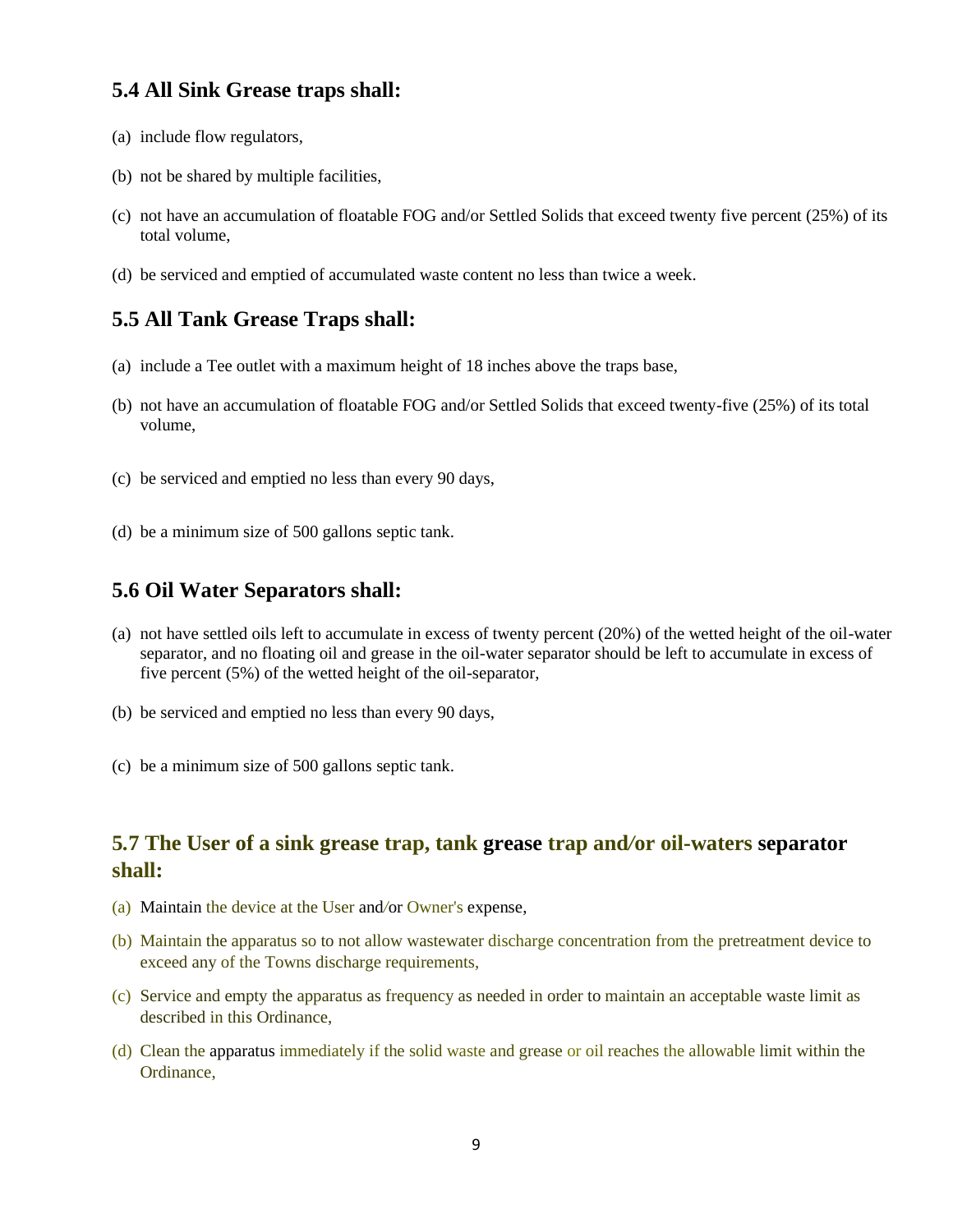- (e) Remove all waste (floating FOG and settled solids) from the apparatus and have it hauled away and disposed of in accordance with state standards,
- (f) Completely evacuate the apparatus anytime the discharge exceeds BOD, COD, TSS, FOG, pH, or other pollutant levels established by the Town,
- $(g)$  Not introduce, or cause, permit, or suffer the introduction of any surfactant, solvent or emulsifier into the grease trap/tank,
- (h) Be responsible for increased maintenance and cleaning beyond the maintenance requirements of this Ordinance if needed, to maintain an acceptable FOG level,
- (i) Do not allow waste*/*water to be returned to the apparatus once pumped,
- (j) Open the apparatus for the Town in order to gain access for inspections,
- (k) Require its staff to properly dispose of grease*/*waste so it is not reintroduced back into the sanitary sewer system.

#### **5.8The Town of Eclectic may:**

- (a) Extend the ninety (90) calendar day grease tank pump out frequency, and/or the t*w*ice a week sink grease trap cleaning frequency if the User petitions the Town for such modifications,
- (b) Shorten the ninety (90) calendar day grease tank pump out frequency, and*/*or the twice a week sink grease trap cleaning when, in the opinion of the Town such frequency is insufficient to ensure the Towns discharge levels,
- (c) Determine that if garbage disposal is a factor in the prohibited discharge of FOG, then the garbage disposal shall be connected to the grease trap or interceptor, or removed from the facility.

### **5.9Fog Reporting Requirements:**

- (a) All businesses and industry shall provide, on demand to the Town of Eclectic, sufficient information to determine if it is a FOG facility,
- (b) The owner of the building shall notify the Town of Eclectic, in writing, of changes regarding the facility's occupant, building use, and/or new construction within thirty (30) days of the date the change takes place.

#### **5.10 All FOG facilities shall:**

(a) maintain written FOG pretreatment device maintenance records for three (3) years on a continuously rolling calendar. All such records shall be available for inspection by the Town at all times. These records shall include: Facility's name and physical location; date and time of cleaning service; name of grease hauling company; name and signature of grease hauling company agent performing said service; established service frequency and type of service (full pump out or onsite treatment); number and size of each pretreatment device serviced; approximate amount of grease and solids removed from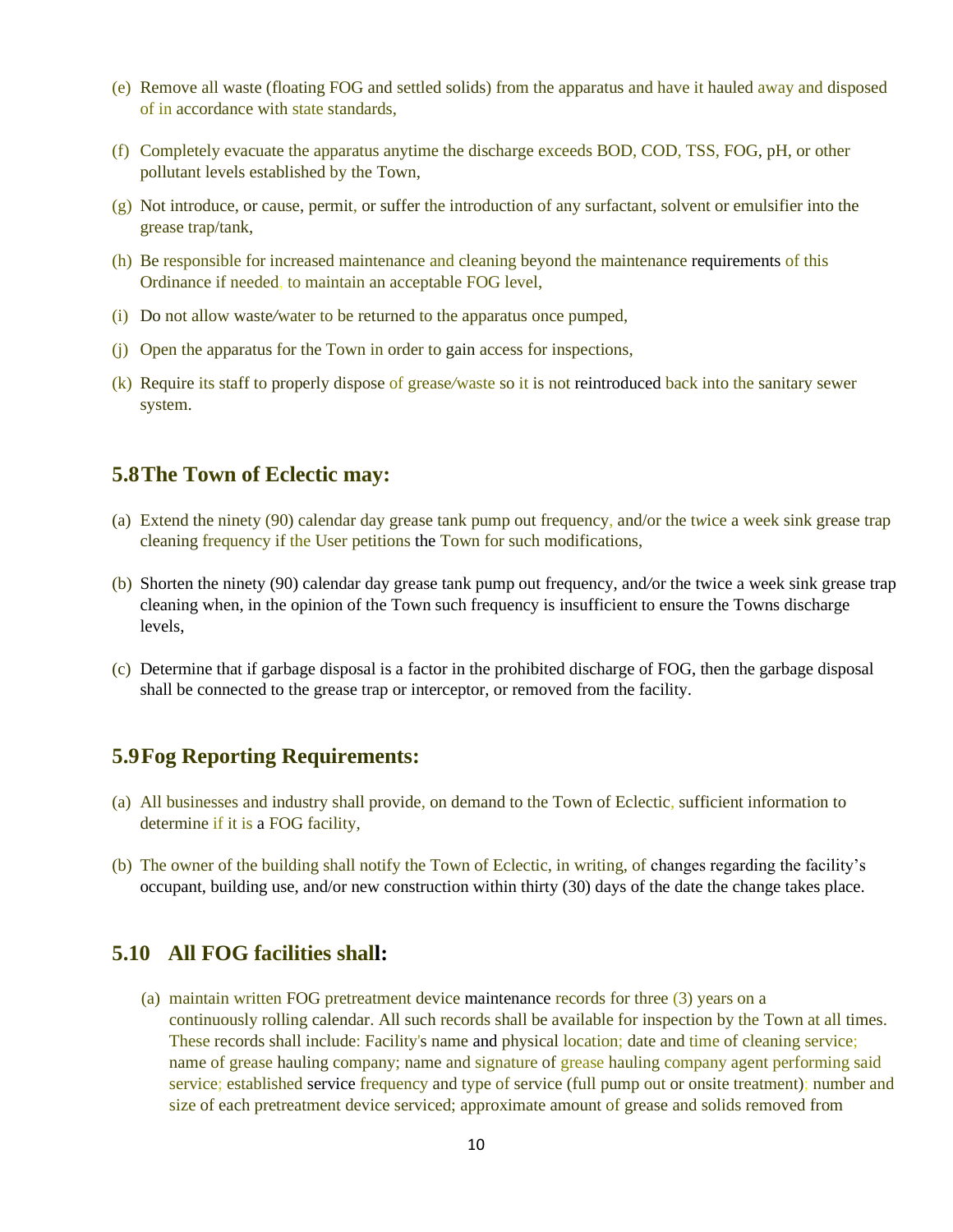each pretreatment device: total volume of waste removed from each pretreatment device; destination of removed waste; signature and date of FOG facility personal confirming service completion.

- (b) Report, in writing, their FOG pretreatment device maintenance records to the Town of Eclectic.
- (c) Report to the Town of Eclectic, in writing, any accidental discharge within 24 hours of e*v*ent.

#### **5.11 FOG Inspections:**

All FOG pretreatment devices may be inspected by the Town of Eclectic as necessary to assure compliance with this Ordinance. Each FOG facility shall allow any Town official or agent of the Town bearing proper identification access to all parts of the premises for the purpose of inspection, observation, record examination, mea**s**urement, sampling and testing in accordance with this Ordinance.

It is the responsibility of the facility to open the pretreatment device in order to allow the Town access for inspections.

The refusal of any FOG facility to allow the Town of Eclectic's official entry to or upon the facility's premises for purpose of inspections, sampling of effluents, and inspecting and copying records, or performing other such duties by this Ordinance shall constitute a violation of this Ordinance. The Town's official shall inspect FOG facilities during both scheduled and unscheduled visits.

#### **5.12 Changes in Ownership:**

Any FOG facility with a change in ownership will be recognized as a new FOG facility and shall comply with the Town of Eclectic's discharge limits in accordance with this Ordinance.

If the FOG facility change's name but keeps the same owner, the facility will continue with the fee structure from the previous facility name. It is the facility owner's duty to inform the Town of Eclectic of any facility name change within thirty (30) days. If a facility name changes and they do not inform the Town of such changes within thirty (30) days, they may be subject to fees. Facilities are exempt from this if, and only if, the ownership changes as well.

If a change in a business occurs, the property o*w*ner shall inform the Town of Eclectic of the change within thirty (30) days, and inform the Town of the new type of business that is currently operating at said location.

#### **Section 6 Specific Definitions:**

**Ammonia-Nitrogen -** Dissolved ammonia including NH3 and NH4

**Biochemical Oxygen Demand (BO**D) - Of sewage, sewage effluent, polluted water or industrial waste shall mean the quantity of dissolved oxygen in milligrams per liter required during the stabilization of the decomposable organic matter by aerobic biochemical action under standard laboratory procedures for five days at 20 degrees Celsius. The value of the 5-day test for BOD as described in the latest edition of "Standard Methods for the Examination of Water and Wastewater."

**Chemical Oxygen Demand (COD**) - Of sewage, sewage effluent, polluted water or industrial waste is a measurement of the oxygen equivalent of the portion of the organic matter in a sample that is susceptible to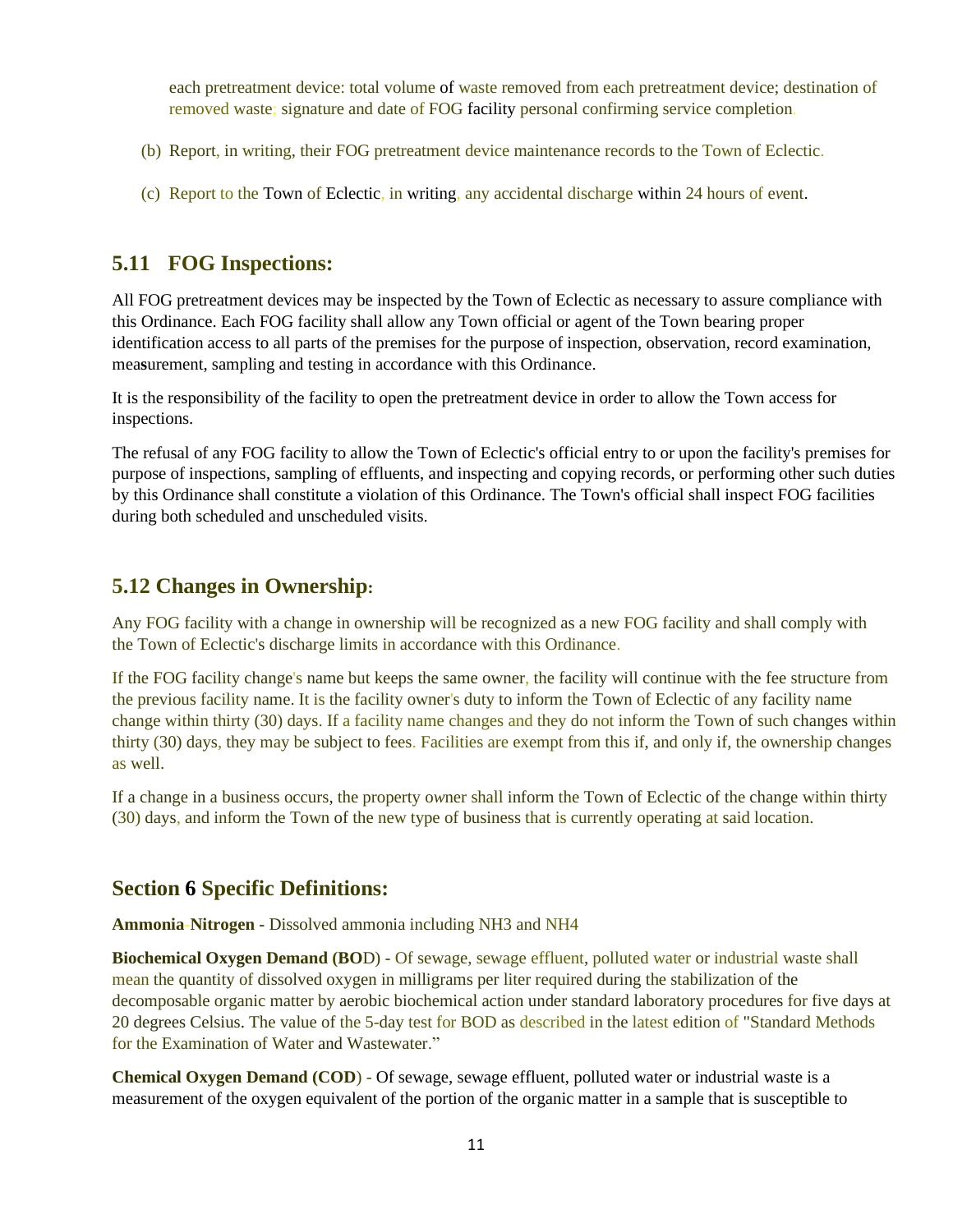oxidation by a strong chemical oxidant. The value of the test for COD as described in the latest edition of "Standard Methods for the Examination of Water and Wastewater."

**Compatible Pollutants -** Wastewater having or containing (a) measurable biochemical oxygen demand, (b) suspended solids, (c) pH, (d) fecal coliform bacteria, or (e) additional pollutants identified or defined in the National Pollutant Discharge Elimination System (NPDES) Permit for the treatment plant that was designed to treat the pollutants.

**Direct Discharge -** The discharge of treated or untreated wastewater directly to the waters of the State.

**Dissolved Solids** - Those solids in water that are in a solution.

**Domestic Discharger -** A User that discharges wastewater to the sewerage system that originates from predominately, the human metabolism and household activities.

**Effluent -** The water, together with any waste, that may be present flowing out of a drain, sewer, receptacle or outlet.

**Fecal Coliform Bacteria** - Any number of organisms common to the intestinal tract of man and animals, whose presence in sanitary sewage is an indicator of pollution.

**Floatable FOG** - Oil, fat or grease in a physical state, such that it will separate by gravity from wastewater by treatment in a pretreatment facility approved by the Town.

**FOG** *(***All Fats, Oils and Grease, Petroleum Products and By-Products)** - Fats, Oils and Grease as found in food service facilities include but are not limited to, any substance such as vegetable or animal product that is used in, or is a by-product of, the cooking or food preparation process, and that turns viscous or solidifies with a change in temperature or other conditions. Petroleum, Oils and Grease as found in auto service facilities include but are not limited to any substance such as petroleum oil, non-biodegradable cutting oil or products of mineral oil origin that is used in, or is a by-product of an automotive process.

**FOG Pretreatment Devic**e - Includes oil-water separators, sink grease traps and tank grease traps.

**Grease Trap Tank** - An outdoor, watertight receptacle utilized to collect and restrict the passage of grease and food particles into the POTW to which the receptacle is directly or indirectly connected, and to separate and retain grease and food particles from the wastewater discharge from a facility. A tank grease trap shall have a capacity of at least 500 gallons to ser*v*e one or more fixtures and shall be located outside the building.

**Grease Trap***/***Sink** - An indoor, watertight receptacle utilized to collect and restrict the passage of grease and food particles into the POTW to which the receptacle is directly or indirectly connected, and to separate and retain grease and food particles from the wastewater discharge from a facility. A maximum of four fixtures shall be connected to a sink grease trap.

**Incompatible Pollutants**- Any pollutants not classified as compatible pollutants.

**Infiltration** - The water other than wastewater that enters the sewerage system dire building drains and building sewers connected therewith, from the ground, through such means as, but not limited to, defective pipe joints, or manhole walls.

**Inflow -** Water other than wastewater that enters the sewerage system from sources including but not limited to, cellars, yard areas, foundation drains, sump pumps, drains from springs and swampy areas, manhole areas, cross connections between storm and sanitary sewers, catch basins, cooling towers, storm water, surface runoff, street water or drainage.

**Inspector** - A person authorized by the Town of Eclectic to perform inspection duties assigned to him by the Town of Eclectic.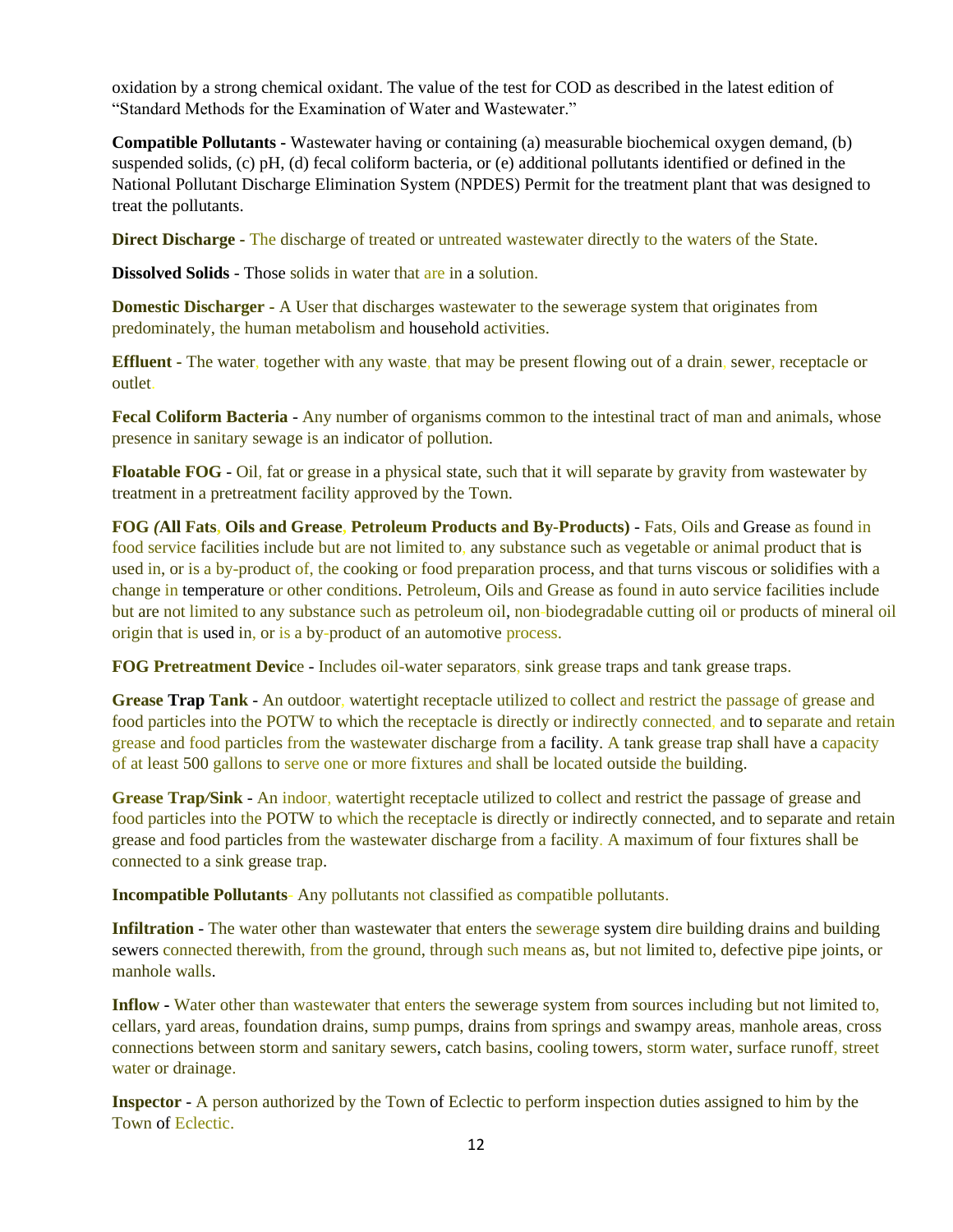**Lateral Sewe**r - The extension from the building or dwelling drain to the sewerage system or other place of disposal.

**National Pollution Discharge Elimination System Permit or NPDES Permit** - A permit issued under the National Pollutant Discharge Elimination System for discharge of wastewaters to the waters of The United States.

**Non-Domestic Discharger** - A user that discharges to the sewerage system that does not originate strictly from the human metabolism and household activity.

**Oil-Water Separator** - A device which utilizes the difference in density between oil, petroleum products or chemical products, and water for removal.

**pH** - The measure of the relative acidity or alkalinity of water as is defined as the negative logarithm (base 10) of the hydrogen ion concentration.

**Pollution** - An alteration of the quality of water by waste, contaminants or pollutants to a degree which renders such water unfit for beneficial use.

**Publicly Owned Treatment Works (POTW)** - A treatment works owned by the State, a municipality or a regional sewer district, except that it does not include pipes, sewers or other conveyances not connected to a facility providing treatment. The term includes any devices and systems used in the storage, treatment, recycling and reclamation of municipal sewage or compatible industrial wastes. The term also includes sewers, pipes and other conveyances only if they convey wastewater to a POT*W* treatment plant. "POTW" also means the municipality or regional sewer district that has jurisdiction over the indirect discharges to and the discharges from such treatment works.

**Public Sewer** - A sewer owned by the Town.

**Sanitary Sewer** - A sewer intended to carry only sanitary or sanitary and industrial wastewaters from residents, commercial buildings, industrial plants and institutions.

**Settled Solids** - Particles of debris and fine matter heavy enough to settle out of wastewater. These particles of debris and fine matter can be a collection of hard materials including but not limited to dirt, ground stone, debris from sandblasting or other such grinding, swarf from metal working, edible or inedible particles of food, disposable diapers, dental floss, sanitary napkins, prophylactics, rags, and any other solid substance.

**Sewer** - A pipe or conduit laid for carrying sanitary sewage or other liquids and suspended or entrained therein.

**Sewerage System** -The network of publicly owned sewers and appurtenances used for collection, transporting, and pumping wastewater to the wastewater treatment plant that serves the Town.

**Standard Methods** - The laboratory procedures set forth in the latest edition, at the time of analysis, of Standard Methods for the Examination of Water and Wastewater, prepared and published jointly by the American Public Health Association, the American Water Works Association, and the Water Environment Federation.

**State** - The state of Alabama.

**Suspended So**lids - Solids which either float on the surface of, or are in suspensions in water, sewage, or other liquid and which are removable by laboratory filtration. Their concentration shall be expressed in milligrams per liter. Quantitative determinations shall be made in accordance with procedures set forth in the Standard Methods.

**Total Suspended Solids (TSS)** - The value of the test for Total Suspended Solids, as described in the latest edition of Standard Methods for the Examination of Water and Wastewater.